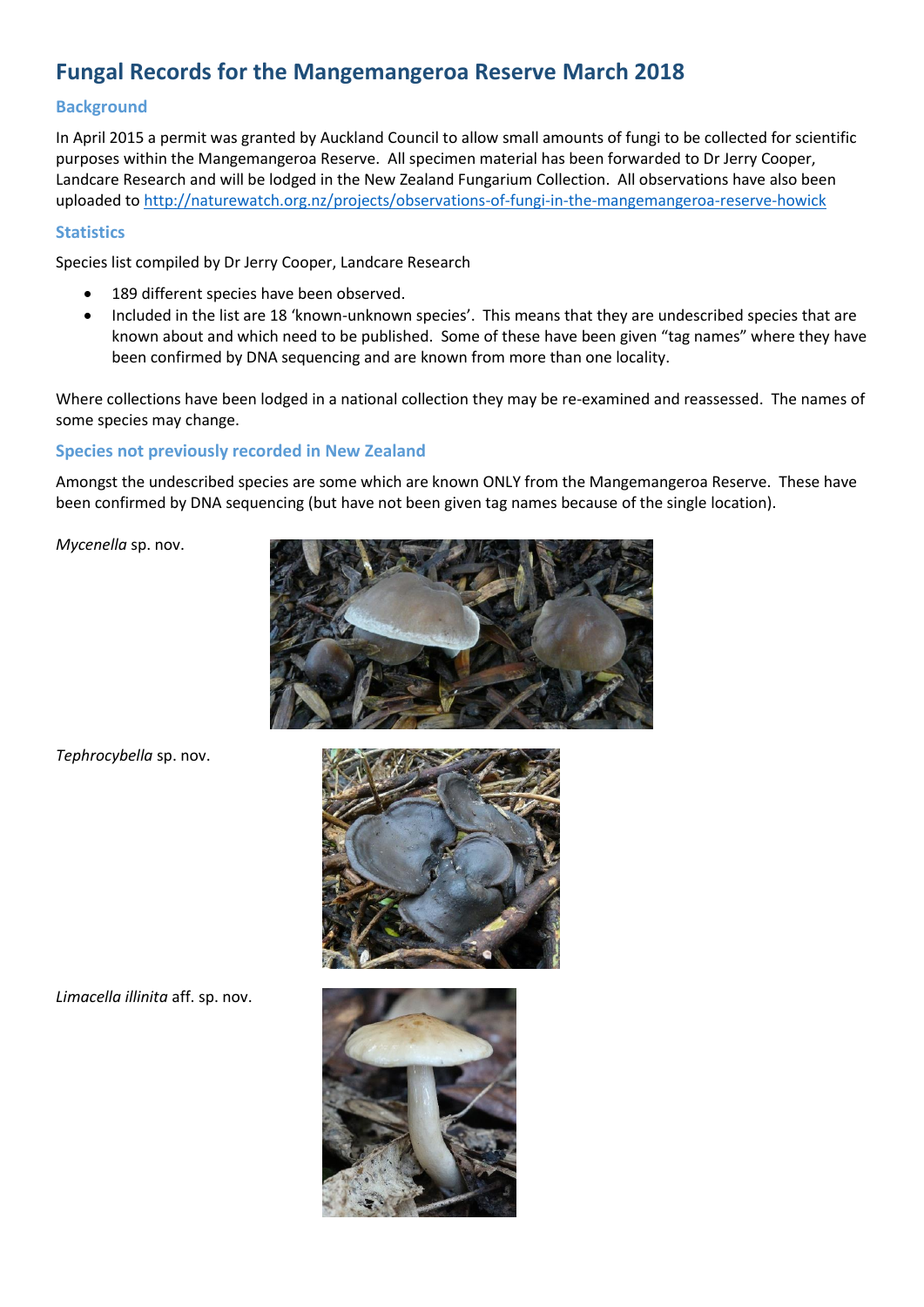#### *Tricholosporum* sp. nov.

This is an especially interesting collection. This genus has relatively few species globally, most tropical, and none otherwise known in Australasia or Oceania. Somewhat coincidentally after the Mangemangeroa species was identified some Chinese authors published a closely related (but not identical) species from southern Asia.



This brings the total undescribed species observed in the Mangemangeroa Reserve to 22. Dr Cooper commented that he is not aware of any other location in NZ (even his favourite haunts or those of others) that come close for the number of confirmed undescribed species. This excludes all the records for the genus *Pluteus* which have been collected extensively from this reserve but have yet to be curated. There is at least one undescribed species of *Pluteus* and probably more.

#### **Notes on Interesting Collections**

Of the described species two were really important records.

#### One is *Dermoloma murinum*.

This species was first observed in the Mangemangeroa Reserve in November 2016 and was the first record for this species since 1960. It has subsequently been found in other parts of Auckland. The specimen material for this species was able to be sequenced and confirms its position within the Tricholomataceae as a southern hemisphere Gondwana genus. It is not related to the northern hemisphere grassland *Dermoloma* species.



The second is *Hygrophoropsis umbriceps*.

This rare species is a candidate for the national/international threat list under the category of Naturally Uncommon, although that status could go up after a review of the pressure on areas where it is found. For example what is the long term future of the Mangemangeroa Reserve?

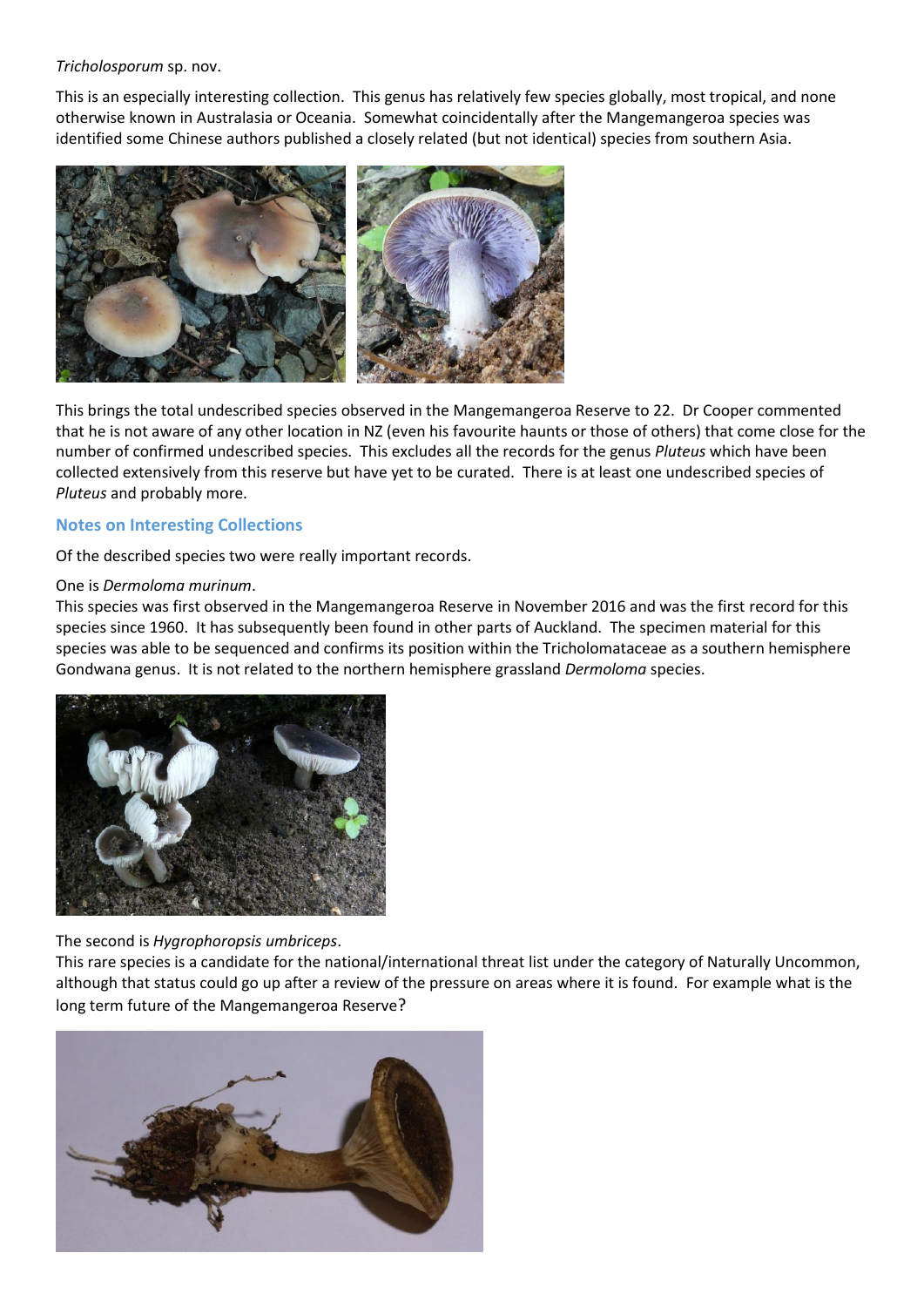| Agaricus sp.<br>Agaricus sp.<br>Agaricus sp.<br>Agaricus sp.<br>Agaricus karstomyces aff. sp. nov.<br>sp. nov.<br>Agrocybe parasitica<br>Amanita nehuta<br>Arcyria denudata<br>Armillaria novae-zelandiae<br>Atheniella adonis<br>Unidentified bracket fungus<br>Calocera fusca<br>Calvatia caelata (NZ)<br>Camarophyllus pratensis gracilis?<br>Camarophyllus aurantiopallens?<br>Campanella tristis<br>Chaetocalathus cocciformis<br>Clavaria sp.<br>Clavaria cf. roseoviolacea<br>Clavaria luteostirpata?<br>Clavulinopsis sulcata<br>Clitocybe wellingtonensis<br>Clitopilus sp.<br>Conchomyces bursiformis<br>Crepidotus sp. cf.<br>Crepidotus fuscovelutinus<br>Crepidotus mollis<br>Crinipellis procera<br>Cruentomycena viscidocruenta<br>Cyclomyces tabacinus<br>Cyptotrama asprata<br>Cystoderma clastotrichum<br>Cystodermella sp. 'Rangitaiki'<br>sp. nov.<br>Daldinia sp.<br>Dermoloma murinum<br>critical collection<br>Echinochaete russiceps<br>Entoloma sp.<br>Entoloma sp.<br>Entoloma sp.<br>Entoloma sp.<br>Entoloma sp.<br>Entoloma sp.<br>Entoloma sp.<br>Entoloma sp.<br>Entoloma sp.<br>Entoloma sp. | <b>Name</b>  | <b>Comment</b> |
|------------------------------------------------------------------------------------------------------------------------------------------------------------------------------------------------------------------------------------------------------------------------------------------------------------------------------------------------------------------------------------------------------------------------------------------------------------------------------------------------------------------------------------------------------------------------------------------------------------------------------------------------------------------------------------------------------------------------------------------------------------------------------------------------------------------------------------------------------------------------------------------------------------------------------------------------------------------------------------------------------------------------------------------------------------------------------------------------------------------------------|--------------|----------------|
|                                                                                                                                                                                                                                                                                                                                                                                                                                                                                                                                                                                                                                                                                                                                                                                                                                                                                                                                                                                                                                                                                                                              |              |                |
|                                                                                                                                                                                                                                                                                                                                                                                                                                                                                                                                                                                                                                                                                                                                                                                                                                                                                                                                                                                                                                                                                                                              |              |                |
|                                                                                                                                                                                                                                                                                                                                                                                                                                                                                                                                                                                                                                                                                                                                                                                                                                                                                                                                                                                                                                                                                                                              |              |                |
|                                                                                                                                                                                                                                                                                                                                                                                                                                                                                                                                                                                                                                                                                                                                                                                                                                                                                                                                                                                                                                                                                                                              |              |                |
|                                                                                                                                                                                                                                                                                                                                                                                                                                                                                                                                                                                                                                                                                                                                                                                                                                                                                                                                                                                                                                                                                                                              |              |                |
|                                                                                                                                                                                                                                                                                                                                                                                                                                                                                                                                                                                                                                                                                                                                                                                                                                                                                                                                                                                                                                                                                                                              |              |                |
|                                                                                                                                                                                                                                                                                                                                                                                                                                                                                                                                                                                                                                                                                                                                                                                                                                                                                                                                                                                                                                                                                                                              |              |                |
|                                                                                                                                                                                                                                                                                                                                                                                                                                                                                                                                                                                                                                                                                                                                                                                                                                                                                                                                                                                                                                                                                                                              |              |                |
|                                                                                                                                                                                                                                                                                                                                                                                                                                                                                                                                                                                                                                                                                                                                                                                                                                                                                                                                                                                                                                                                                                                              |              |                |
|                                                                                                                                                                                                                                                                                                                                                                                                                                                                                                                                                                                                                                                                                                                                                                                                                                                                                                                                                                                                                                                                                                                              |              |                |
|                                                                                                                                                                                                                                                                                                                                                                                                                                                                                                                                                                                                                                                                                                                                                                                                                                                                                                                                                                                                                                                                                                                              |              |                |
|                                                                                                                                                                                                                                                                                                                                                                                                                                                                                                                                                                                                                                                                                                                                                                                                                                                                                                                                                                                                                                                                                                                              |              |                |
|                                                                                                                                                                                                                                                                                                                                                                                                                                                                                                                                                                                                                                                                                                                                                                                                                                                                                                                                                                                                                                                                                                                              |              |                |
|                                                                                                                                                                                                                                                                                                                                                                                                                                                                                                                                                                                                                                                                                                                                                                                                                                                                                                                                                                                                                                                                                                                              |              |                |
|                                                                                                                                                                                                                                                                                                                                                                                                                                                                                                                                                                                                                                                                                                                                                                                                                                                                                                                                                                                                                                                                                                                              |              |                |
|                                                                                                                                                                                                                                                                                                                                                                                                                                                                                                                                                                                                                                                                                                                                                                                                                                                                                                                                                                                                                                                                                                                              |              |                |
|                                                                                                                                                                                                                                                                                                                                                                                                                                                                                                                                                                                                                                                                                                                                                                                                                                                                                                                                                                                                                                                                                                                              |              |                |
|                                                                                                                                                                                                                                                                                                                                                                                                                                                                                                                                                                                                                                                                                                                                                                                                                                                                                                                                                                                                                                                                                                                              |              |                |
|                                                                                                                                                                                                                                                                                                                                                                                                                                                                                                                                                                                                                                                                                                                                                                                                                                                                                                                                                                                                                                                                                                                              |              |                |
|                                                                                                                                                                                                                                                                                                                                                                                                                                                                                                                                                                                                                                                                                                                                                                                                                                                                                                                                                                                                                                                                                                                              |              |                |
|                                                                                                                                                                                                                                                                                                                                                                                                                                                                                                                                                                                                                                                                                                                                                                                                                                                                                                                                                                                                                                                                                                                              |              |                |
|                                                                                                                                                                                                                                                                                                                                                                                                                                                                                                                                                                                                                                                                                                                                                                                                                                                                                                                                                                                                                                                                                                                              |              |                |
|                                                                                                                                                                                                                                                                                                                                                                                                                                                                                                                                                                                                                                                                                                                                                                                                                                                                                                                                                                                                                                                                                                                              |              |                |
|                                                                                                                                                                                                                                                                                                                                                                                                                                                                                                                                                                                                                                                                                                                                                                                                                                                                                                                                                                                                                                                                                                                              |              |                |
|                                                                                                                                                                                                                                                                                                                                                                                                                                                                                                                                                                                                                                                                                                                                                                                                                                                                                                                                                                                                                                                                                                                              |              |                |
|                                                                                                                                                                                                                                                                                                                                                                                                                                                                                                                                                                                                                                                                                                                                                                                                                                                                                                                                                                                                                                                                                                                              |              |                |
|                                                                                                                                                                                                                                                                                                                                                                                                                                                                                                                                                                                                                                                                                                                                                                                                                                                                                                                                                                                                                                                                                                                              |              |                |
|                                                                                                                                                                                                                                                                                                                                                                                                                                                                                                                                                                                                                                                                                                                                                                                                                                                                                                                                                                                                                                                                                                                              |              |                |
|                                                                                                                                                                                                                                                                                                                                                                                                                                                                                                                                                                                                                                                                                                                                                                                                                                                                                                                                                                                                                                                                                                                              |              |                |
|                                                                                                                                                                                                                                                                                                                                                                                                                                                                                                                                                                                                                                                                                                                                                                                                                                                                                                                                                                                                                                                                                                                              |              |                |
|                                                                                                                                                                                                                                                                                                                                                                                                                                                                                                                                                                                                                                                                                                                                                                                                                                                                                                                                                                                                                                                                                                                              |              |                |
|                                                                                                                                                                                                                                                                                                                                                                                                                                                                                                                                                                                                                                                                                                                                                                                                                                                                                                                                                                                                                                                                                                                              |              |                |
|                                                                                                                                                                                                                                                                                                                                                                                                                                                                                                                                                                                                                                                                                                                                                                                                                                                                                                                                                                                                                                                                                                                              |              |                |
|                                                                                                                                                                                                                                                                                                                                                                                                                                                                                                                                                                                                                                                                                                                                                                                                                                                                                                                                                                                                                                                                                                                              |              |                |
|                                                                                                                                                                                                                                                                                                                                                                                                                                                                                                                                                                                                                                                                                                                                                                                                                                                                                                                                                                                                                                                                                                                              |              |                |
|                                                                                                                                                                                                                                                                                                                                                                                                                                                                                                                                                                                                                                                                                                                                                                                                                                                                                                                                                                                                                                                                                                                              |              |                |
|                                                                                                                                                                                                                                                                                                                                                                                                                                                                                                                                                                                                                                                                                                                                                                                                                                                                                                                                                                                                                                                                                                                              |              |                |
|                                                                                                                                                                                                                                                                                                                                                                                                                                                                                                                                                                                                                                                                                                                                                                                                                                                                                                                                                                                                                                                                                                                              |              |                |
|                                                                                                                                                                                                                                                                                                                                                                                                                                                                                                                                                                                                                                                                                                                                                                                                                                                                                                                                                                                                                                                                                                                              |              |                |
|                                                                                                                                                                                                                                                                                                                                                                                                                                                                                                                                                                                                                                                                                                                                                                                                                                                                                                                                                                                                                                                                                                                              |              |                |
|                                                                                                                                                                                                                                                                                                                                                                                                                                                                                                                                                                                                                                                                                                                                                                                                                                                                                                                                                                                                                                                                                                                              |              |                |
|                                                                                                                                                                                                                                                                                                                                                                                                                                                                                                                                                                                                                                                                                                                                                                                                                                                                                                                                                                                                                                                                                                                              |              |                |
|                                                                                                                                                                                                                                                                                                                                                                                                                                                                                                                                                                                                                                                                                                                                                                                                                                                                                                                                                                                                                                                                                                                              |              |                |
|                                                                                                                                                                                                                                                                                                                                                                                                                                                                                                                                                                                                                                                                                                                                                                                                                                                                                                                                                                                                                                                                                                                              |              |                |
|                                                                                                                                                                                                                                                                                                                                                                                                                                                                                                                                                                                                                                                                                                                                                                                                                                                                                                                                                                                                                                                                                                                              |              |                |
|                                                                                                                                                                                                                                                                                                                                                                                                                                                                                                                                                                                                                                                                                                                                                                                                                                                                                                                                                                                                                                                                                                                              |              |                |
|                                                                                                                                                                                                                                                                                                                                                                                                                                                                                                                                                                                                                                                                                                                                                                                                                                                                                                                                                                                                                                                                                                                              | Entoloma sp. |                |

# **Species List**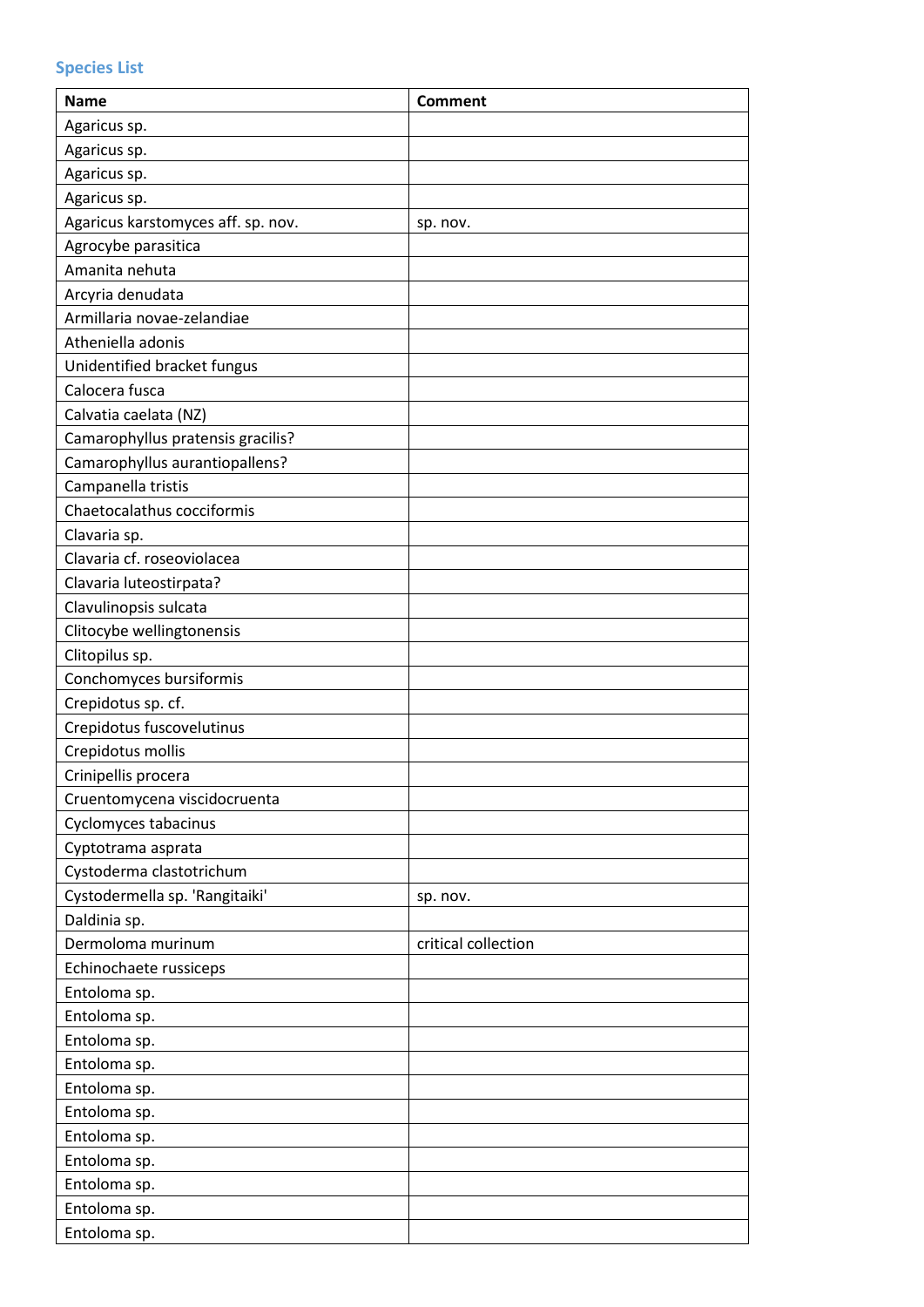| Entoloma phaeomarginatum                              |                     |
|-------------------------------------------------------|---------------------|
| Favolaschia pustulosa                                 |                     |
| Flammulina velutipes                                  |                     |
| Fuligo septica                                        |                     |
| Galerina marginata sl                                 |                     |
| Geastrum sp.                                          |                     |
| Geoglossaceae                                         |                     |
| Gerronema sp. 'Howick (PDD105913)'                    | sp. nov.            |
| Gerronema sp. 'Lake Rotoiti (PDD81522)'               | sp. nov.            |
| Gerronema sp. 'Pororari (PDD87079)'                   | sp. nov.            |
| Gliophorus sp.                                        |                     |
| Gliophorus chromolimoneus                             |                     |
| Gliophorus graminicolor                               |                     |
| Gliophorus viridis cf.                                |                     |
| Gliophorus viscaurantius.                             |                     |
| Gliophurus sulfureus aff.                             |                     |
| Glomus macrocarpa cf.                                 |                     |
| Gymnopilus purpuratus                                 |                     |
| Gymnopus sp.                                          |                     |
| Gymnopus dichrous                                     |                     |
| Gymnopus subpruinosus?                                |                     |
| Heimimyces atrofulvus                                 |                     |
| Heimiomyces velutipes                                 |                     |
| Hemimycena sp.                                        |                     |
| Hericium coralloides                                  |                     |
| Hodophilus sp. 'Aongatete (PDD 106327)'               | sp. nov.            |
| Hohenbuehelia sp.                                     |                     |
| Hohenbuehelia brunnea                                 |                     |
| Hohenbuehelia luteola                                 |                     |
| Humidicutis multicolor                                |                     |
| Hydropus sp.                                          |                     |
| Hydropus sp. 'Kaituna Valley (PDD 86984)'             | sp. nov.            |
| Hygrocybe sp.                                         |                     |
| Hygrocybe sp.                                         |                     |
| Hygrocybe sp.                                         |                     |
| Hygrocybe sp.                                         |                     |
| Hygrocybe sp.                                         |                     |
| Hygrocybe sp.                                         |                     |
| Hygrocybe sp.                                         |                     |
|                                                       |                     |
| Hygrocybe astatogala                                  |                     |
| Hygrocybe fuscoaurantiaca                             |                     |
| Hygrocybe lilaceolamellata                            |                     |
| Hygrocybe striatolutea<br>Hygrophoropsis umbriceps SS | critical collection |
|                                                       |                     |
| Hygrophorus involutus                                 |                     |
| Hygrophorus salmonipes                                |                     |
| Hypholoma sp.                                         |                     |
| Hypholoma acutum                                      |                     |
| Hypocrea sulfurella                                   |                     |
| Hypomyces papulasporae                                |                     |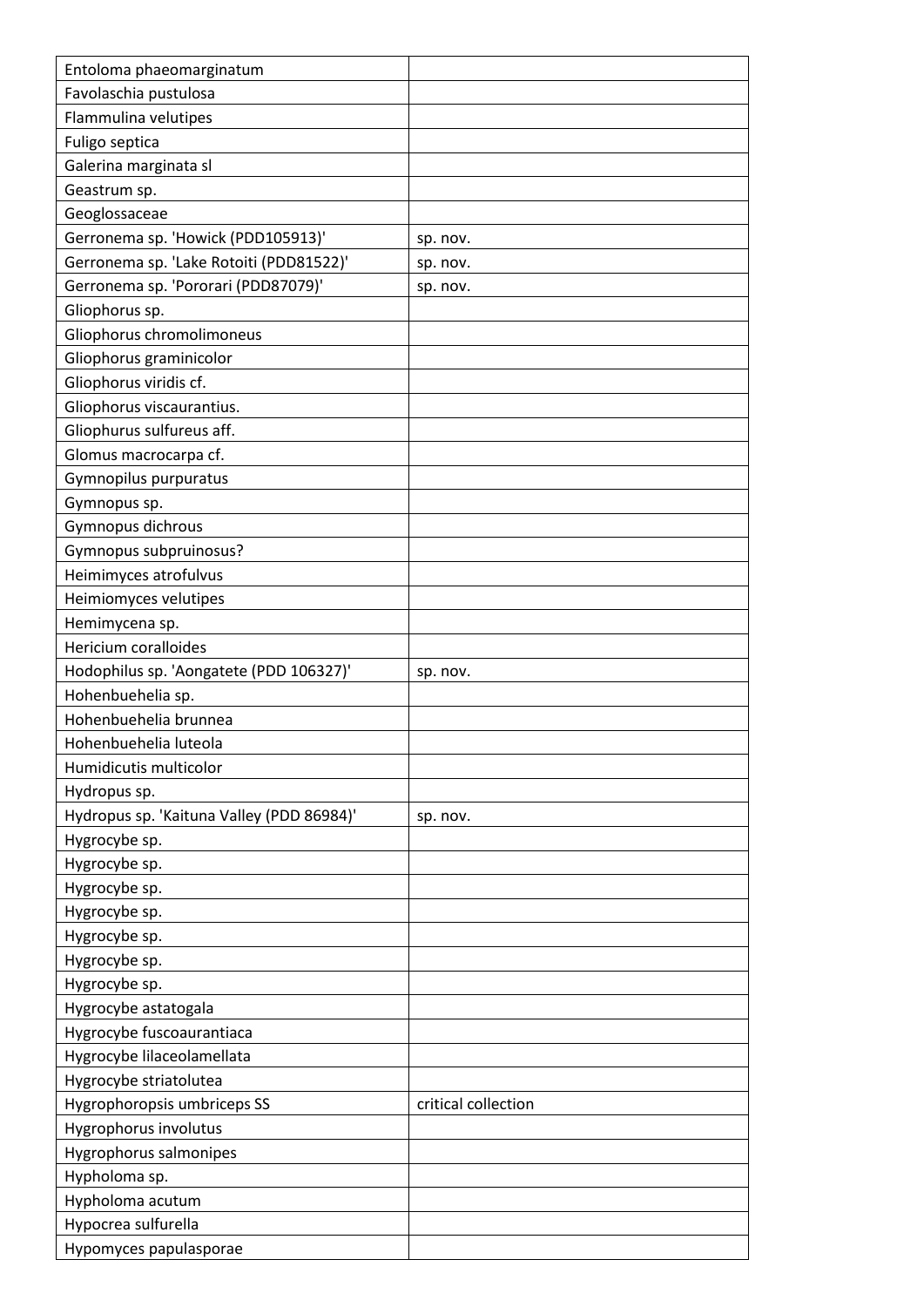| Ileodictyon cibarium                   |                              |
|----------------------------------------|------------------------------|
| Isaria sinclairii                      |                              |
| Laccaria sp. 'Milnethorpe'             | sp. nov.                     |
| Lacrymaria asperospora                 |                              |
| Lactocollybia sp. 'Waitangi'           | sp. nov.                     |
| Lentinellus pulvinulus                 |                              |
| Leucoagaricus sp.                      |                              |
| Leucoagaricus sp. 'Moanui' ?           | sp. nov.                     |
| Leucoagaricus sp. 'Okuti valley'       | sp. nov.                     |
| Leucocoprinus sp.                      |                              |
| Leucocoprinus cepistipes               |                              |
| Limacella illinita aff. sp. nov.       | sp. nov.                     |
| Lycogala epidendrum                    |                              |
| Lycoperdon perlatum                    |                              |
| Macrolepiota clelandii                 |                              |
| Macrotyphula defibulata                |                              |
| Marasmiellus candidus                  |                              |
| Marasmius croceus                      |                              |
| Microglossum sp.                       |                              |
| Morchella sp.                          |                              |
| Mycena sp. 'Ahurrri' ?                 |                              |
| Mycena austrofilopes                   |                              |
| Mycena clarkeana                       |                              |
| Mycena parsonsii                       |                              |
| Mycena sp. 'Ahurrri'?                  | sp. nov.                     |
|                                        |                              |
| Mycena vinacea                         |                              |
| Mycenella sp. nov.                     | sp. nov. critical collection |
| Oudemansiella australis                |                              |
| Panus purpuratus                       |                              |
| Parasola conopilus                     |                              |
| Paurocotylis pila                      |                              |
| Peziza sp. 'Rotokuru Lakes (PDD80842)' | sp. nov.                     |
| Pezizomycetes                          |                              |
| Phlebopus marginatus NZ                | sp. nov.                     |
| Pholiota subflammans                   |                              |
| Picipes sp.?                           |                              |
| Pleurotus australis                    |                              |
| Pleurotus parsonsiae                   |                              |
| Pleurotus pulmonarius?                 |                              |
| Pluteus sp.                            |                              |
| Pluteus sp.                            |                              |
| Pluteus sp.                            |                              |
| Pluteus sp.                            |                              |
| Pluteus sp.                            |                              |
| Pluteus sp.                            |                              |
| Pluteus microspermus                   |                              |
| Pluteus minor                          |                              |
| Pluteus pauperculus                    |                              |
| Pluteus readiarum                      |                              |